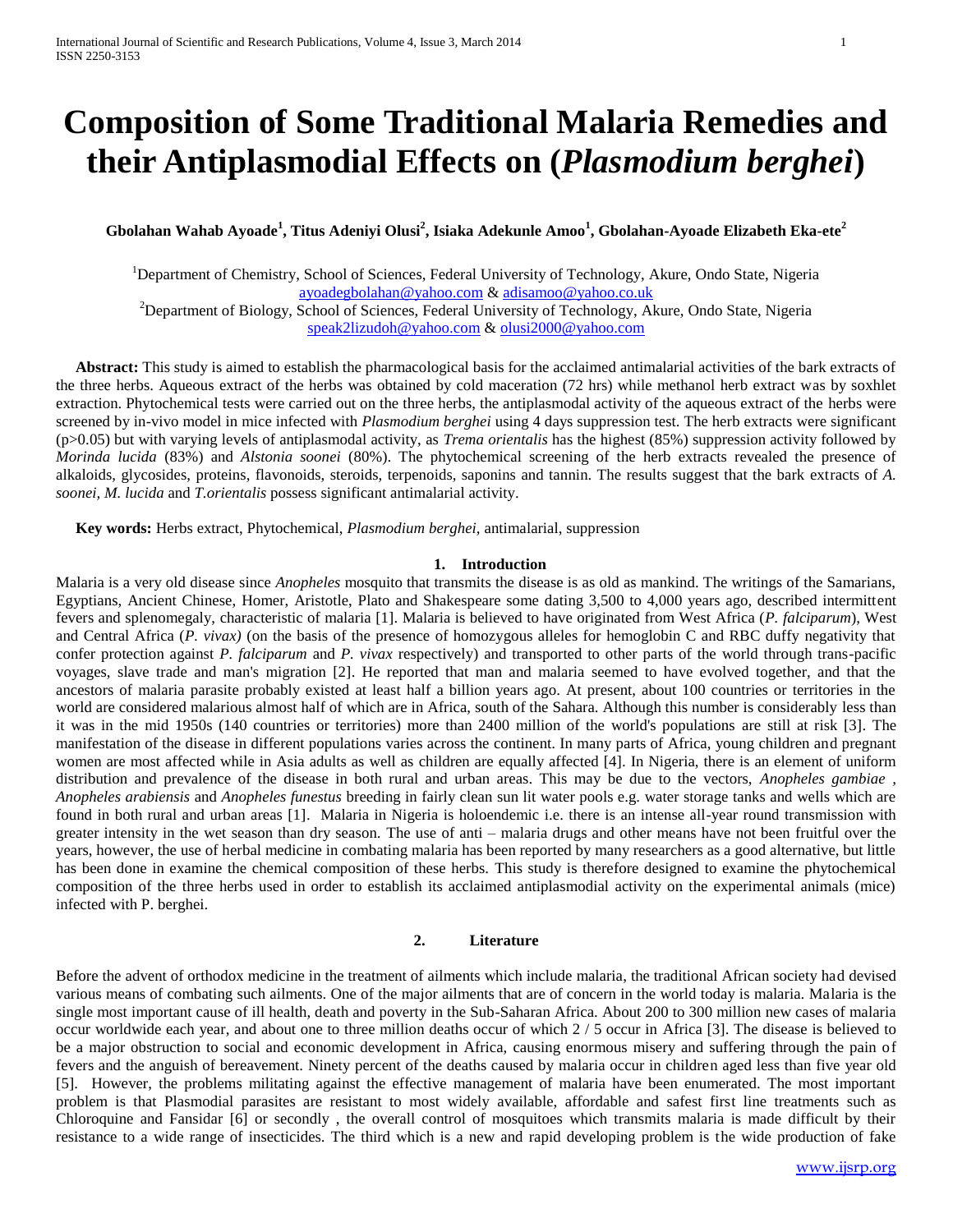International Journal of Scientific and Research Publications, Volume 4, Issue 3, March 2014 2 ISSN 2250-3153

antimalarial drugs. In Southeast Asia 32% and 53% of artesunate blister packs sampled contained no active ingredients [7]. Lastly, most countries in Africa lack the necessary infrastructure and resources to manage and control malaria [5].

A number of traditional herbs have been tested and used in the prevention and also treatment of malaria including Artemisia annua, old leaves of Carica papaya, roots and leaves of *Guinensis*, unripe fruit of *Capsicum frutescence* and *Azadirachta indica* popularly called Dongoyaro in Nigeria [8]. Recent studies indicate that lemon grass can be successfully used to treat drug resistant malarial and typhoid fever [9]. It has been discovered that several drugs most of which are used for the treatment of malaria can be taken for prevention.

# **3. Previous work**

A number of traditional herbs have been tested and used in the prevention and also treatment of malaria including Artemisia annua [8], old leaves of Carica papaya, roots and leaves of *Guinensis*, unripe fruit of *Capsicum frutescence* and *Azadirachta indica* popularly called Dangoyaro in Nigeria. Recent studies indicate that lemon grass can be successfully used to treat drug resistant malarial and typhoid fever [9]. It has been discovered that several drugs most of which are used for the treatment of malaria can be taken for prevention. In what is best described as an attestation to the efficacy of herbs in the prevention of malaria in the country, experts have found the water extracts of pawpaw and mango leaves showed potencies against malaria parasites and that they compare favourably with an established long acting orthodox anti-malarial drug, sulphadoxine/pyrimethamine. One of the common drugs in this group is Fanisidar (SP). *Carica papaya* or pawpaw has also been studied for its many medicinal uses. Its fruit rind is reportedly used in India by traditional healers for the treatment of 'recurrent fever'. On the other hand, the medicinal uses of the fruits, stem, bark, leaf and root of *Magnifera indica* (mango) have been recognized for ages.

## **4. Methods / Approach**

# **4.1 Materials**

## **4.1.1 Collection, Authentication and Preparation of plant material**

Fresh leaves and bark of *A. soonei (Afefe), M. lucida (Oruwo) and T. orientalis (Ahun)* were collected from forest zone of the Federal University of Technology, Akure, Ondo State Nigeria**.** The plant leaves and bark were taken to the Department of Crop Soil and Pest Management (CSP) of the University for Clear Identification and they were carefully identified and labeled by curators. The samples were air dried and later pulverized to coarse powder using a laboratory milling machine (Model **4** Arthur Thomas, USA).

**4.1.2 Malaria Parasite:** *Plasmodium berghei* obtained from the Department of Parasitology. Institute of Medical Research and Training (IMRAT), University College Hospital (UCH) Ibadan, Nigeria was used.

**4.2 Extraction and Fractionation of Plant Material:** The plant materials were divided into three parts. One part was extracted with metllano1 using a Soxhlet extractor till the solvent became clear. Another part was soaked in water for 72hrs while the remaining parts were successively extracted with n-hexane using a soxhlet extractor. The extract and fractions were evaporated to a dry residue using a rotary evaporator (Rotavapour).

**4.3. Sample Animal and weight determination** Swiss albino mice used in this research were collected from the Institute of Medical Research and Training (IMRAT) University College Hospital UCH Ibadan, Nigeria, and then transferred to the laboratory in the animal section of the Department of Biology, Federal University of Technology, Akure, Ondo State, Nigeria. A total number of fourteen (14) mice were used for this research at equal number of male and female weighing between 17g and 28g and were fed on standard diets manufactured by Pfizer Livestock Feeds LTD, Nigeria. They were kept in separate cage (3.5cm x 6.5cm), same environmental conditions of 12 hours light and 12 hours darkness, normal room temperature of  $27^{\circ}$ C were maintained for all the animals throughout the period of investigation and were not denied access to water.

**4.4. Inoculation of the mice:** Each of the Swiss albino mice was intraperitonally administered with a standard inoculums of P *berghei*. Stored parasitized blood in liquid Nitrogen was allowed to thaw. The content was injected into three donor mice and left for five days so as to allow for the development of parasitemia. The parasitized blood was collected from each donor mouse and diluted appropriately with Phosphate buffer saline to make  $1 \times 10^7$  parasitized red blood cells, as described by [10]. 0.2ml of the diluted inoculums was then injected into each of the sample mouse after which they were left for three days. The aim was to achieve a high level of parasitaemia. However, thick blood smear were prepared from their tail veins and viewed under the  $\times$  40 microscope after five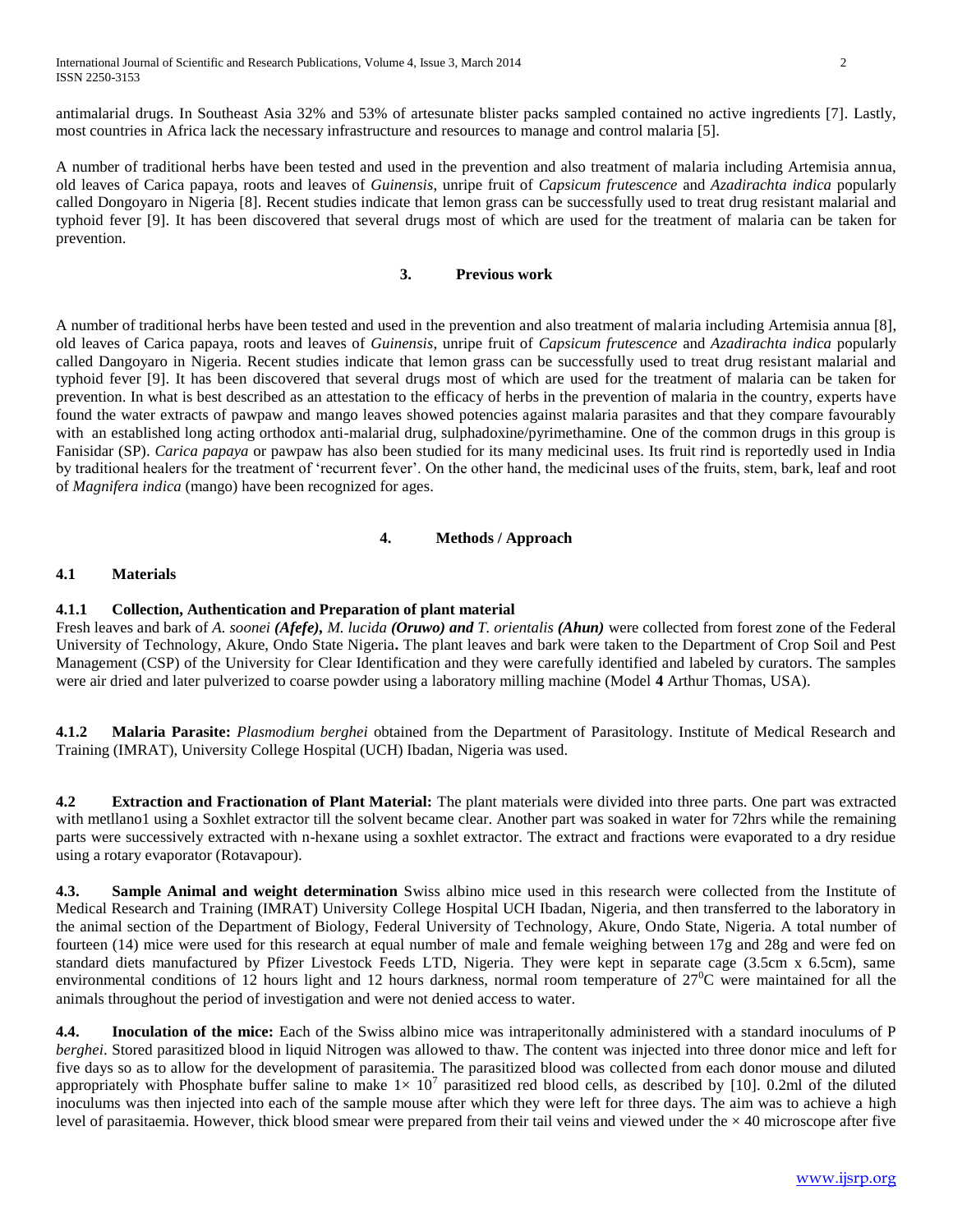International Journal of Scientific and Research Publications, Volume 4, Issue 3, March 2014 3 ISSN 2250-3153

days. The parasitaemia count was carried out by the use of a tally counter and the average percentage parasitaemia calculated using the approach of [11] as thus:

Average % Parasitaemia = No of parasitaemia / No of WBC  $\times 100$ 

**4.5. Collection of peritoneal macrophage:** All the cytological preparations were done under sterilized conditions. Peritoneal macrophages were collected from the sacrificed mice and washed in chilled PBS, pH 7.2 supplemented with 0.01M EDTA and 1% glucose by centrifugation. The macrophages were resuspended to  $10^6$  cells/ml in DMEM supplemented with 10% fetal calf serum, 100 U/ml penicillin and 100 mg /ml streptomycin.

**4.6. Antiplasmodial Studies:** Preliminary evaluation of the antimalarial activity of aqueous methanol extracts of the three herbs was conducted. Antiplasmodial activity of aqueous methanol extracts was screened by in-vivo model in mice infected with *plasmodium berghei* using 4-day suppression. A donor mouse heavily infected with parasites was anaesthetized using chloroform and the blood was collected through cardiac puncture. The presence of parasitemia was established by microscopic examination of a thin blood film. 1ml of the blood was diluted with normal saline to 20ml in which 0.2ml was injected intraperitoneally to healthy mice used for this research. The infected mice were later grouped into three separate groups of four animals each since three herb extracts was prepared. The animals were treated with extracts shortly after inoculation on day zero to avoid death. They were left for 4 days after which the thin film of tail veins blood of each mouse was made on a microscopic slide and viewed under the  $\times$  40 microscope. The film (smear) were stained with Leishman stain and examined under microscope. Parasitemia level was determined by counting average number of parasites in 10 fields of at least 1000 erythrocytes by the use of a tally counter and the average percentage parasitaemia calculated using the approach of [11] as thus:

Average % Parasitaemia = No of parasitaemia / No of WBC  $\times$  100.

Average % Suppression  $= Av.$  % Parasitaemia in control  $- Av.$  % Parasitaemia in treated /

Av. % Parasitaemia in Control  $\times$  100

The parasitized red cells were recorded as the percentage of total RBC's as against the control.

#### **4.7 Phytochemical Screening**

Basic phytochemical screening consists of performing simple chemical tests was used to detect the presence of alkaloids, tannins saponins, anthraquinones, phylobatannins and cardiac glycosides on plant extracts [12].

#### **(i) Test for alkaloids:**

About 0.1g of each extracts was stirred in 5ml of 1% aqueous hydrochloric acid in a steam bath, 1ml of the filtrate was treated with a few drops of dragendooffs reagent. Turbidity or precipitation was taken as the primary evidence for the presence of alkaloids in the extracts being evaluated [13].

#### **(ii) Test for saponins**

The ability of saponin to produce frothing in aqueous solution and to haemolyse red blood cell was used as screening test for these compounds. For the frothing test, the method described by [14]. About 1ml each of the extract was shaken with water in a test tube. Frothing which persist on warming was taken as preliminary for the presence of saponin.

## **(iii) Test for tannins**

About 5.0g of each portion of plant extract was stirred with 10ml of distilled water, filtered and ferric chloride reagent was added to the filtrate. A blue – black green or blue – green precipitate was taken as evidence for the presence of tannins [13].

## **(iv) Test for cardiac glycosides**

a. **Legal test** The extract was dissolved in pyridine and a few drops of 2% Sodium Nitroprusside together with a few drops of 20% NaOH were added. A deep red color, which faded to brownish yellow, indicated the presence of cardenolides.

## **b. Liberman's Test**

About 0.5g of the extract was dissolved in 2.0ml of acetic anhydride and cooled well in ice. Sulphuric acid was carefully added. A color change from violet to blue to green indicated the presence of steroidal nucleus [14].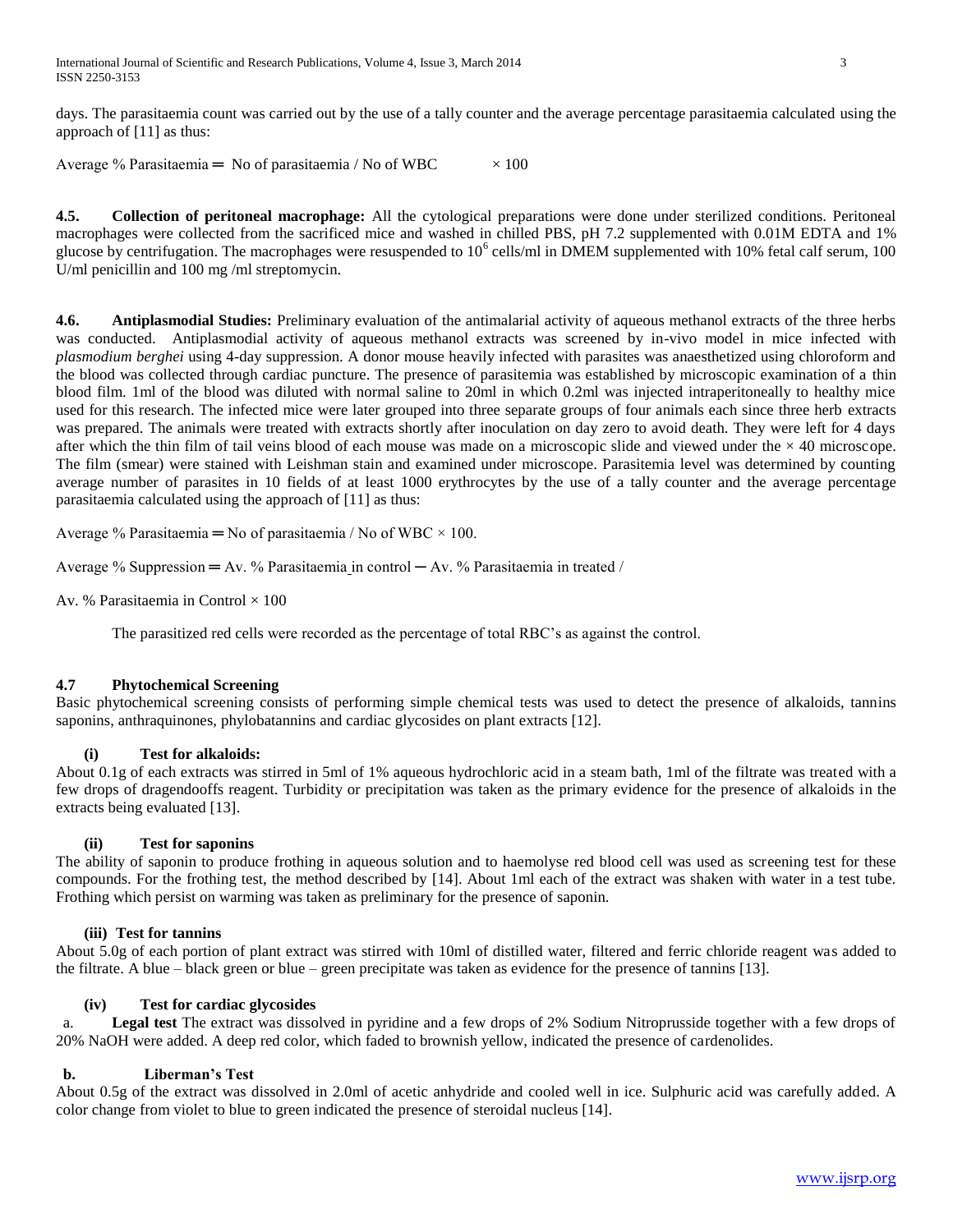**c. Salkowski Test** About 0.5g of the extract was dissolved in 2.0ml chloroform. Sulphuric acid (H<sub>2</sub>SO<sub>4</sub>was added carefully added to form a lower layer. A reddish – brown color at the interface indicated the presence of steroidal ring and terpenoid.

# **d. Killer – Kiliani Test**

About 0.5g of extract was dissolved in 2.0ml glacial acetic acid containing one drop of ferric chloride solution. This was underplayed with 1.0ml concentrated Sulphuric acid. A brown ring obtained at the interface indicated the presence of deoxy sugar – a characteristic of cardenolides. [14].

## **(v) Test for carbohydrate**

# **i. Molisch test for carbohydrates**

20mg of plant extract was further extracted by warming with 5ml of H20 in a water bath for 2min. To the cold aqueous extract (filtrate) was added a few drops of 2% w/v aqueous solution of a - naphthol. After mixing thoroughly, Iml of conc.  $H_2SO_4$  was gently poured down the side of the test tube into the mixture. A positive result is indicated by the appearance of a brown ring at the interface.

## (vi) **Fats and oils**

A small quantity of the extracts was pressed on paper; translucency indicates the presence of fats and oils.

# (vii) **Test for Resins**

 a. Precipitation test: About 30g of the extracts were further extracted with 5ml 96% ethanol. The resultant alcoholic extract was then poured into 20ml of distilled water in a beaker. A precipitate shows the presence of resins.

b. Co1nu1- Test: About 5mg of the extracts was further extracted with chloroform and the resultant extracts concentrated and evaporated to dryness. The residue was redissolved in 3m1 acetone and 3ml conc. HCI was added. The mixture was heated in a water bath for 30 minutes. A pink colour which changed to magenta red indicates the presence of resins.

# **(viii) Test for Protein**

 a. Millions Test: To a little portion of the filtrate in a test tube, two drops of Million's reagent were added. A white precipitate indicates the presence of proteins.

b. Xanthoproteic reaction test: About 5ml of the filtrate was heated with a few drops of concentrated nitric acid. A yellow colour which changes to orange with addition of an alkali indicates the presence of protein

c. Picric acid test: To a little portion of the filtrate was added a few drops of picric acid. A yellow precipitate indicates the presence of proteins.

## **5.0 Results and Discussion**

# **5.1 Phytochemical Studies**

The result of phytochemical screen carried out on the three herbs extracts is as presented in (table 1).

| <b>Constituents</b>              | Soonei (Afefe)<br>A.          | M. lucida (Oruwo)         | T. orientalis (Ahun) |
|----------------------------------|-------------------------------|---------------------------|----------------------|
| Carbohydrate                     | $++$                          | $+$                       | $++$                 |
| <b>Reducing sugar</b>            | $^{+}$                        | -                         |                      |
| <b>Proteins</b>                  | $++$                          | $\div$                    | $\pm$                |
| <b>Glycosides</b>                | $+++$                         | $\pm$                     | $++$                 |
| <b>Flavonoids</b>                | $++$                          | $+++$                     | $+++$                |
| <b>Steroids</b>                  | $^{+}$                        | $+$                       | $+++$                |
| <b>Terpenoids</b>                | $\pm$                         | $^{+}$                    | $++$                 |
| <b>Saponins</b>                  | $\pm$                         | $++$                      | $++$                 |
| <b>Tannins</b>                   | $++$                          | $++$                      | $++$                 |
| <b>Alkaloids</b>                 | $+++$                         | $++$                      | $+++$                |
| <b>Fat and Oil</b>               | -                             | $+$                       |                      |
| <b>Resins</b>                    | ۰                             | ۰                         | $+$                  |
| $11 - \Lambda$ bundontly procont | $\cdots$ = moderately present | $=$ abcont<br>$-$ procent |                      |

**Table 1**: Phytochemical Constituents of the Herb Extracts

 $=$  Abundantly present  $++$  = moderately present  $++$  = present  $-$  = absent

Alkaloids and glycosides were abundantly present in *A. Soonei*, while tannin, flavonoids, protein and carbohydrates are moderately present and the rest were present in minute except resins and oil. Only flavonoids was found to be abundant in *M. lucida* while alkaloids, tannins and saponins were moderately present and the rest were present in minute except resins and reducing sugar.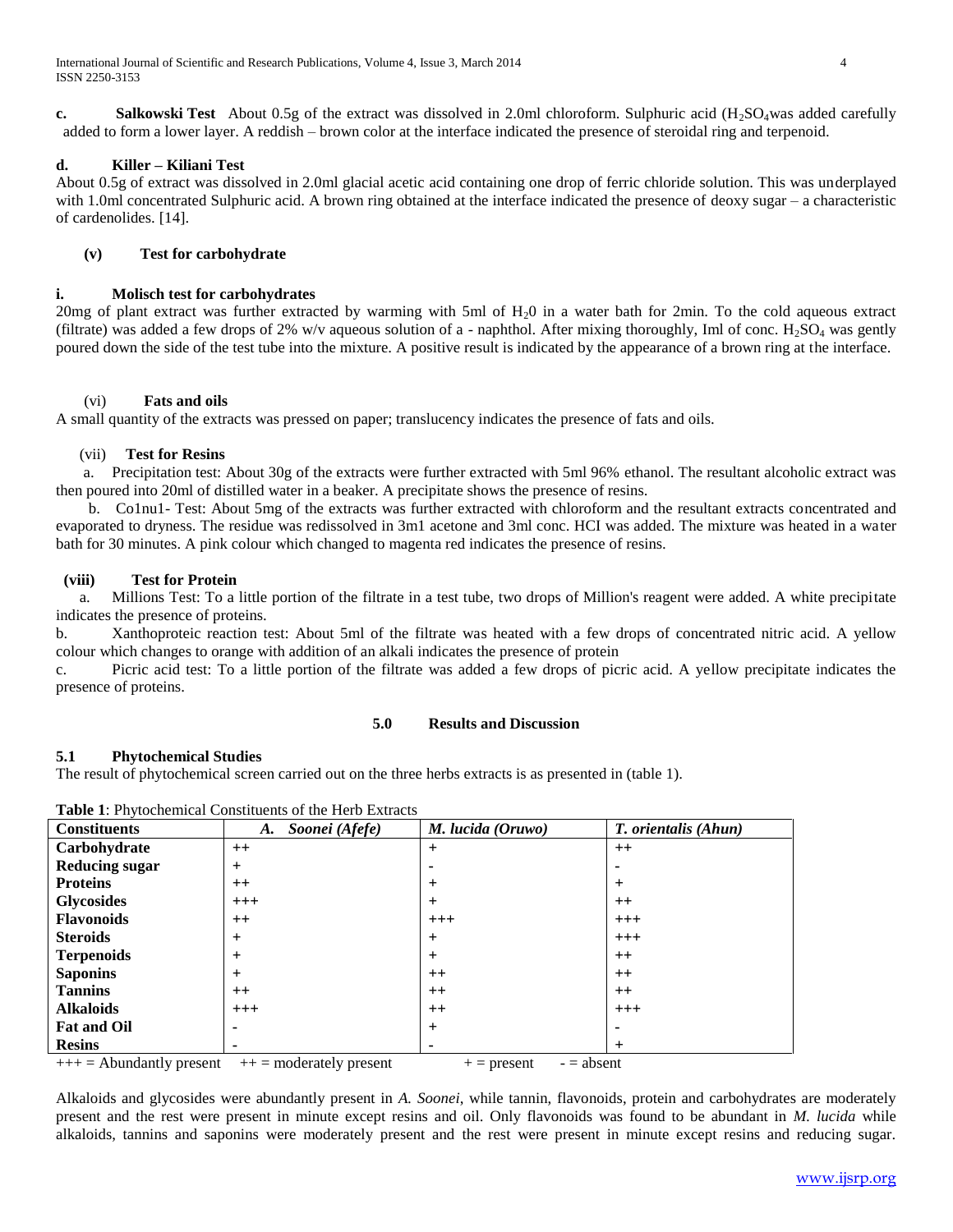International Journal of Scientific and Research Publications, Volume 4, Issue 3, March 2014 5 ISSN 2250-3153

However, *T. orientalis* was found to be more abundant in alkaloids, steroids and flavonoids, while tannins, saponins, terpenoids, glycosides and carbohydrate were moderately present and the resins and protein were present in minute (trace) except oil and reducing sugar that are not detected. This implies that the three herb extracts were tested positive to almost all phytochemicals that are capable of protecting the body against foreign materials. These plant constituents have been associated with the anti-plasmodia1 effects observed in some plants [15]. Alkaloids are plant-derived compounds that are physiologically active, they contain one nitrogen in a heterocyclic ring, basic and have a complex structure and have been associated with anti-plasmodia1 activities [16]. One of the oldest antimalarial drugs, quinine is an alkaloid derived from the bark of cinchona plant. It is the principal anti-malarial compound found in cinchona bark [17]; [23]. Another alkaloid with anti-parasitic activity against *P. berghei* is naphthylisoquinoline [18]. Flavonoids have been shown to be the active constituents responsible for the anti-malarial effect of plants such as Zingiberaceae [15]*.* Qucrcetin is a flavonoid claimed to be responsible for the anti-malarial properties of *Azadracta indica* (Neem tree) popularly used as an anti-malarial agent in Nigeria [20]. It is also suspected to be present in *A. soonei and T. orientalis* and responsible for its anti-malarial properties [21].

**Table 2:** Percentage Parasitemia Count in Mice infected with *P. berghei*

| <b>Days</b>    | $\overline{\mathbf{4}}$ | $\bf{8}$       | 12            | 16    | 20    | 24    | 28    |
|----------------|-------------------------|----------------|---------------|-------|-------|-------|-------|
| Mice           |                         |                |               |       |       |       |       |
|                | 5                       | $\overline{7}$ | 10            | 15    | 19    | 25    | 31    |
| $\overline{2}$ | 4                       | 6              | 9             | 15    | 20    | 24    | 28    |
| 3              | 6                       | 9              | 12            | 17    | 24    | 28    | D     |
| 4              | ND                      | 5              | 8             | 12    | 16    | 21    | 29    |
| 5              | 4                       | 7              | 11            | 16    | 21    | 25    | 32    |
| 6              | 5                       | 8              | 13            | 18    | 23    | 26    | 32    |
| 7              | 3                       | 6              | 9             | 13    | 19    | 24    | 31    |
| 8              | 7                       | 10             | 14            | 20    | 26    | D     | D     |
| 9              | 5                       | 7              | 9             | 15    | 19    | 24    | 30    |
| 10             | ND                      | $\overline{4}$ | $\mathcal{I}$ | 13    | 18    | 24    | 32    |
| 11             | 3                       | 5              | 9             | 14    | 19    | 23    | 29    |
| 12             | 6                       | 9              | 12            | 17    | 21    | 28    | 32    |
| 13             | $\boldsymbol{2}$        | 6              | 8             | 15    | 19    | 24    | 31    |
| 14             | ND                      | ND             | $\rm ND$      | ND    | ND    | ND    | ND    |
| <b>Mean</b>    | 4.54                    | 6.84           | 10.07         | 15.38 | 20.30 | 24.67 | 30.63 |

 $ND = Not$  Detected  $D = Dead$  13 = Infected control mice  $14 = \text{Non-infected control mice}$ 

## **5.2 Paracetemia**

Table 2 presented the percentage infection cell in mice as determined at 4 days interval. It revealed that parasite development was not detected in two male mice at day 4 of infection together with non infected mouse (control), while the mean value of parasitemia in infected mice was 4.54% at day 4. It was observed that all infected has showed increased in parasitemia from the blood collected in day 8 of infection as indicated by average parasitemia of 6.84% but was not detected in non infected control. A significant increase (P>0.05) in parasitemia was obtained from day 12 to day 28 with average parasitemia of 10.07, 15.38, 20.30, 24.67 and 30.63% respectively, however, parasitemia was not detected throughout in non-infected control mouse but mortality was experienced at day 24 and 28 as one each mouse was found dead given a percentage mortality of 14.28% that 2 dead out of 14 experimental mice. Since the two dead mice were female, this implies that male mice were more tolerable than female when infected as they were more prolefirate.

| <b>Days</b><br>Mice    | 4     | . .<br>8 | 12   | 16    | 20    | $\sim$<br><b>Before</b><br>treatment | Difference in<br>parasitemia<br>count | Parasitemia<br>reduction<br>$(\%)$ |
|------------------------|-------|----------|------|-------|-------|--------------------------------------|---------------------------------------|------------------------------------|
|                        | 29    | 23       | 18   | 12    | D     | 31                                   | D                                     | D                                  |
| $\mathbf{2}$           | 24    | 20       | 16   | 10    | 6     | 28                                   | 22                                    | 78                                 |
| 3                      | D     |          |      |       |       |                                      |                                       |                                    |
| 4                      | 24    | 19       | 14   | 9     |       | 29                                   | 24                                    | 82                                 |
| Mean                   | 25.7  | 20.7     | 14   | 10.3  | 5.5   | 28.5                                 | 23                                    |                                    |
| <b>Control</b>         | 40.0  | 40.0     | 40.0 | 40.0  | 40.0  | ۰                                    |                                       |                                    |
| $\%$<br><b>Against</b> | 64.25 | 51.75    | 40.0 | 25.75 | 13.75 | -                                    |                                       | 80                                 |
| <b>Control</b>         |       |          |      |       |       |                                      |                                       |                                    |

**Table 3:** Suppressive Effects of *A*.s*oonei* Extract on *P. berghei* Infected Mice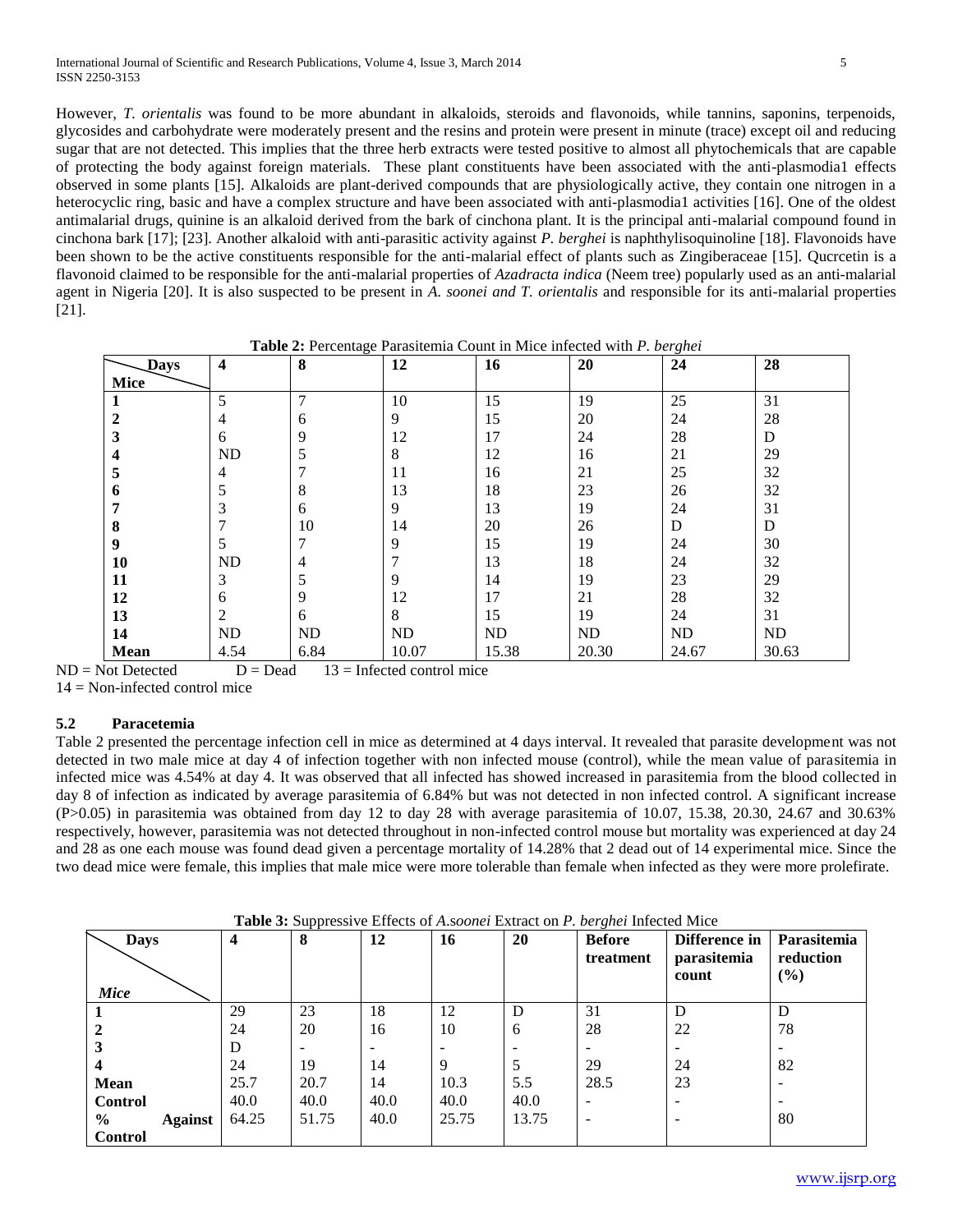International Journal of Scientific and Research Publications, Volume 4, Issue 3, March 2014 6 ISSN 2250-3153

 $D = Dead$   $C = Control = 40$  (% infection)

| <b>Days</b>    | 4     | 8     | 12    | 16   | <b>20</b> | <b>Before</b> | <b>Difference</b><br>in | Parasitemia       |
|----------------|-------|-------|-------|------|-----------|---------------|-------------------------|-------------------|
|                |       |       |       |      |           | treatment     | parasitemia<br>count    | reduction $(\% )$ |
| Mice           |       |       |       |      |           |               |                         |                   |
| 5              | 30    | 24    | 20    | 12   | D         | 32            | D                       | D                 |
| 6              | 31    | D     | D     | D    | D         | 32            | D                       | D                 |
|                | 27    | 21    | 17    | 10   | 5         | 31            | 26                      | 83                |
| 8              | D     |       |       |      |           |               |                         |                   |
| Mean           | 29.3  | 22.5  | 18.5  | 11   | 5         | 31.5          | 26                      |                   |
| <b>Control</b> | 40.0  | 40.0  | 40.0  | 40.0 | 40.0      |               |                         |                   |
| %Against       | 73.25 | 56.25 | 46.25 | 27.5 | 12.5      |               |                         | 83                |
| <b>Control</b> |       |       |       |      |           |               |                         |                   |

**Table 4:** Suppressive Effects of *M. lucida* Extract on *P. berghei* Infected Mice

 $D = Dead$   $C = Control = 40$  (% infection)

|  |  |  | Table 5: Suppressive Effects of T. orientalis Extract on P. berghei Infected Mice |  |  |  |  |  |  |  |  |
|--|--|--|-----------------------------------------------------------------------------------|--|--|--|--|--|--|--|--|
|--|--|--|-----------------------------------------------------------------------------------|--|--|--|--|--|--|--|--|

| <b>Days</b><br><b>Mice</b> | $\overline{\mathbf{4}}$ | 8    | 12   | 16    | 20    | <b>Before</b><br>treatment | Difference in<br>parasitemia<br>count | Parasitemia<br>reduction $(\% )$ |
|----------------------------|-------------------------|------|------|-------|-------|----------------------------|---------------------------------------|----------------------------------|
| 9                          | 28                      | 22   | 19   | 10    | 5     | 30                         | 25                                    | 83                               |
| 10                         | 28                      | 21   | D    | D     | D     | 32                         | D                                     | D                                |
| 11                         | 28                      | 21   | D    | D     | D     | 29                         | D                                     | D                                |
| 12                         | 29                      | 22   | 17   | 9     | 4     | 32                         | 28                                    | 87                               |
| <b>Mean</b>                | 28.5                    | 22   | 18   | 9.5   | 4.5   | 31                         | 26.5                                  | $\overline{\phantom{a}}$         |
| <b>Control</b>             | 40.0                    | 40.0 | 40.0 | 40.0  | 40.0  |                            |                                       | $\overline{\phantom{a}}$         |
| $%$ Against                | 71.25                   | 55.0 | 45.0 | 23.75 | 11.25 |                            |                                       | 85                               |
| <b>Control</b>             |                         |      |      |       |       |                            |                                       |                                  |

 $D = Dead$   $C = Control = 40$  (% infection)

#### **5.3 Suppressive Effect of the herbs**

The percentage suppressive effects of the three herbs were presented in tables 3, 4 and 5 respectively. The average parasitemia suppression was recorded at 4 days interval after treatment of group of infected mice with herb extract. It shows that *Alstonias* had lower 25.7% parasitemia suppression than those treated with *M. Incida* 29.3% and *T. Orientalis* 28.5% as against 40% obtained for untreated control at day 4 of treatment. There was no significant difference in reduction level of parasitemia in the mice treated with *M. Incida* 22.5% and *T.orientalis* 22% which was higher than that of A. Soonei 20.7% at day 8 of herb administration and day 12 follows the same trend. However, the reverse was the case for day 16 and 20 where T. orientalis showed higher suppression (9.5 to 4.5) than M. Incida and A .Soonei with average parasitemia of (11 to 5%) and 10.3 to 5.5% respectively. The average percentage of parasitemia suppression for herb 3 in treated mice from day 4 to day 20 as against untreated control is given as: *A. Soonei* 64.25%, 51.75%, 40%, 25.75% and 13.75%; *M. Iucida*: 73.25%, 56.25%, 46.25% , 27.5% and 12.5% while *T. orientalis* gave 71.25%, 55%, 45%, 23.75% and 11.25% respectively. Generally, the overall percentage suppression of *T. orientalis* was (85%) higher than that of *M. Incida* (83%) and *A. soonei* (80%). Furthermore, the mortality rate in each group was also recorded during experimental period which showed that high mortality was recorded in group 2 (*M. Incida*) as 3 mice out of 4 were dead before the last day of experiment while 2 were found dead in each group of *A. soonei and T.orientalis* also, the control mouse dead before day 20 given a total of 7 and percentage mortality of 61.53% indicating that less than half of the infected experimental animal survived both infection and treatment to the end of the experiment. The result implies that the 3 herbs used for treatment of infected mice in this study has potency of reducing malaria parasite but *T. orientalis* known as (ahun) has the highest (85%) potency followed by *M. Incida* (83%) (Oruwo) and *A. soonei* (80%) (Afefe). The results obtained in this study were within the range of the results obtained by [22] as the mean % parasitaemia obtained in Group 1- 3 mice administered with methanolic, ethanolic and aqueous extracts of lemon grass were 43.01%, 50.21% and 48.08% while in Gp 4 - 6, 59.54%, 61.50% and 13.4% for the methanol, ethanol and aqueous extracts of neem respectively .The parasitaemia development in group 7 treated with standard drug (Malariech) was significantly minimal with 2.47s and 88.23% as% mean parasitaemia average suppression was recorded as against the highest (85%) that was obtained for *T.orientalis* in this study. Aqueous Neem extract exhibited the highest suppressive effect 76.21% followed by Lemon grass in respect of the methanolic (43.67%) and aqueous (38.07%) extracts as compared with methanolic (25.47%) and ethanolic (23.32%) extracts of Neem.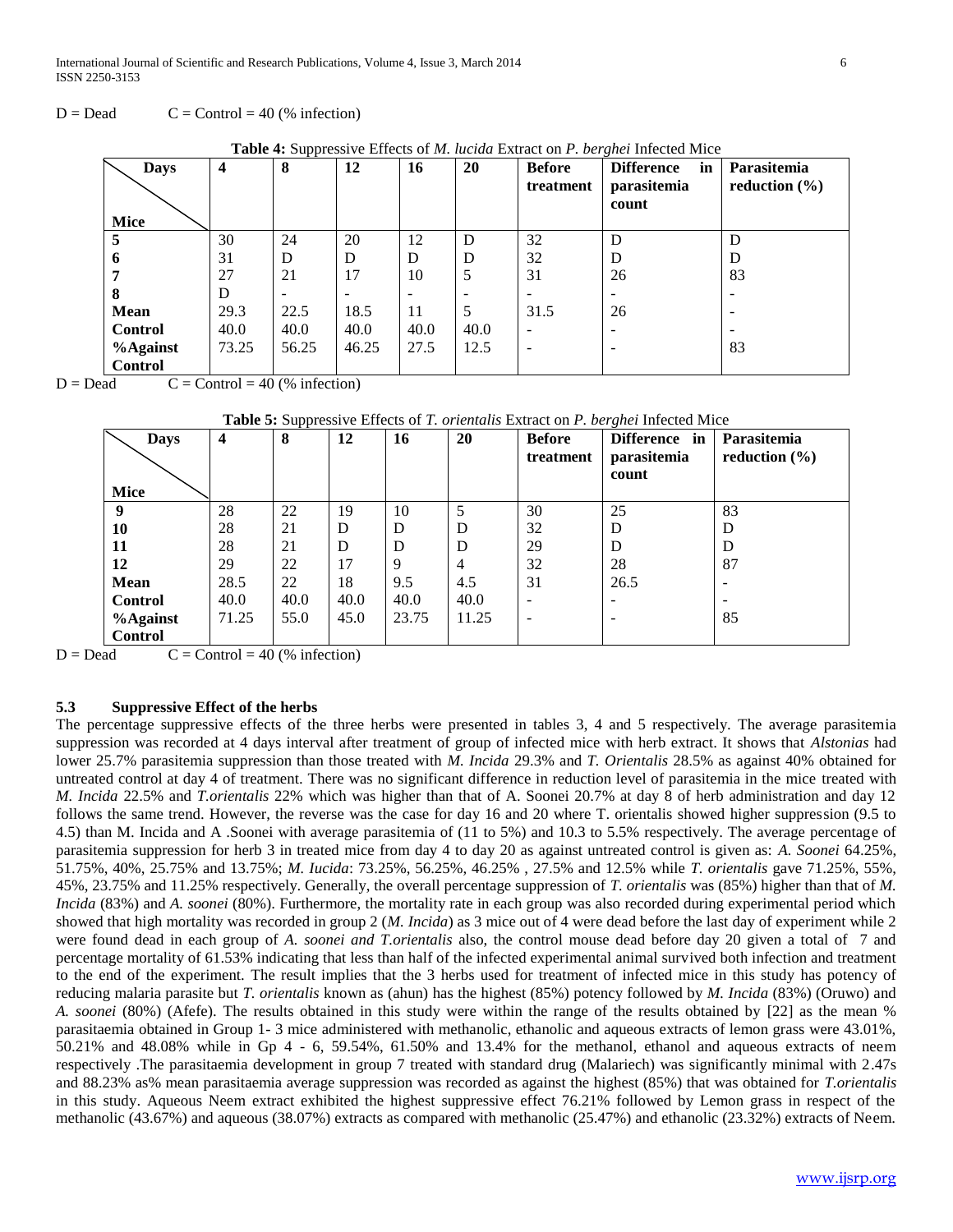#### **6. Conclusion**

The study has revealed that the results of phytochemical test for the three herbs extracts (*A. soonei, M. lucida and T. orientalis*) showed positive to alkaloids, glycosides, proteins, flavonoids, steroids, terpenoids, saponins, and tannins indicating their presence in various proportions. All the herb extracts used for this research showed significant (p>0.05), but varying levels of antiplasmodal activity as *Trema orientalis* has the highest (85%) suppression activity followed by *Morinda Iucida* (83%) and *Alstonia soonei* (80%), This suggest that the bark extracts of the (*A. soonei, M. Iucida and T.orientalis*) possesses significant antimalarial activity. Since the three herbs extracts showed potency of reducing plasmodium, the study therefore suggest that the combination of three herbs should be adopted in treatment of malaria.

## **7. Future Scope**

Further research work on the pharmacological study on average body requirement of herb extracts used in the treatment of malaria should be investigated and established.

**Acknowledgement:** The authors sincerely appreciate the effort of Prof. (Mrs.) Ademowo and Mrs. Thomas of Institute of Medical Research and Training for provision of the mice and *P. berghei* used for this research, and the technical contribution of Prince Adesida of Animal Production and Health Department, Federal University of Technology, Akure.

#### **References**

[1] Coker, H.A.B., Chukwuani,C.M., Ifudu, N.D.,Aina, B.A,. (2001): The malaria scourge - concepts in disease management. *The Nigerian Journal of Pharmacy.32:* 19-42

[2] Kakkilaya, B.S. (2006): http://www.malariasite.cornlmalaria/history - treatment.htm. 111 21 2006

[3] World Health Organisation (1997): World Malaria Situation in 1994.Part 1 Population at risk. World Epidemiology Rec 72:269- 274

[4] World Health Organization (1982): Synopsis of the world malaria situation in 1980 World Epidemiology. Rec, 57-3 1 :233

[5] World Health Organization (1994): Antimalarial drug policies: data requirements, treatment of uncomplicated malaria and

management of malaria in pregnancy. Report of an informal consultation mimeographed documents. WHO/MAL/94.1070.

[6] Kisame, W. L. (2005): Ethical perspective on malaria research for Africa. *Acta Tropica*: 95: 276 – 284.

[7] Newton, F and White. N.J. (2006): Manslaughter by fake Artesunate in ASIA: Will Africa be Next? Plos Medicine: 3: 752 – 755.

[8] Madu, O. (2007): Lemon grass, antidote to malaria, typhoid, pains. *Natural essence apothecary.* (1):1– 4.

[9] Akininyi JA, Manadwudu D, Sultanaabawa (2006). *Ethnobotany of Nigerian medicinal plants:* 83-112

[10] Isah, A.B; Ibrahim,Y.K.E. and Iwalewa, E.O. (2003): Evaluation of the antimalarial properties and standardization of tablets of Azadirachta indica (Meliaceae) in mice. Phytother. Res.2003: 17: 807 – 810

[11] Obih, P.O. and Makinde, J.M. An investigation into the antimalarial activity of *Cymbopogon citrates* (Lemon grass) on *Plasmodium berghei* in mice. Afr. J. Med. Sci: 14: 51- 54.

[12] Sofowora, A (1993): Medicinal plants and Traditional medicine in Africa. Spectrum Books Ltd, Ibadan, Nigeria. p. 289

[13] Trease, G.E., Evans, W .C. (1989): Textbook of Pharmacognosy, 13th ed. Bailiere Tindall, London, England. Pp 248,4 19,420,687, 1989.

[14] Trease G.E and Evans W.C (1996): *Textbook of pharmacognosy*, 14th ed. WB Sanders, London.

[15] lwu, M.M. (1986): Medicinal plants. *African Ethnomedicine* Hecta Nig. Ltd, Enugu

[16] Webster, L (1990): Drugs used in the chemotherapy of protozoan infections. Malaria. In: Goodman and Gilman's The Pharmacological Basis of therapeutics,  $8<sup>th</sup>$  ed. Pergamum press, 978-998.

[17] Aguwa, C. N. (1996): Malaria, In: *Therapeutic Basis of Clinical Pharmacy in the Tropics* 2<sup>nd</sup> ed. Optimal publishers, Enugu, Nigeria. pp 19 1-202,

[18] Guido, F., Georges,T.,Wijnand, E.,Laurent, A., Jorg, H., Gerhard, B.,(1997):

Naphthylisoquinoline Alkaloids against Malaria: Evaluation of the Curative Potentials of Dioncophylline C and Dioncopeltine A against *Plasmodium berghei In Vivo .Antimicrobial Agents and Chemotherapy* 11.2533-2539

[19] lwu, M.M., (1982): Igbo Herbal Medicine an Ethno medicine, *Journal of Interdisciplinary research.* Vol. I 11 p.25

[20] Anazodo, M.I. (1984): Effect of Quercetin-3-glycoside from the leaves of *Azadirachta indica* on mice, A dissertation project for the award of B.Sc submitted to the Department of Biochemistry, University of Nigeria, Nsuka.

[21] Leeuwenberg, A.J.M., (1987): Medicinal and Poisonous Plants of the tropics. (etl) .Pudoc, Wageni11gem.p. 15

[22] Mgbemena, I. C1; Opara, F.N1; Ukaoma, A1; Ofodu, C1; Njoku, 12; and Ogbuagu,D. H. (2006): Prophylatic Potential of Lemon Grass and Neem as Antimalarial Agents

[23] Obaseki, and Jegede - Fudusin. (1986): Antipyretic effect of *Azadirachta indica* in bacteria *endotoxin*. Proceedings of the 2nd O.A.U symposium on African Medicinal Plants. Cairo.